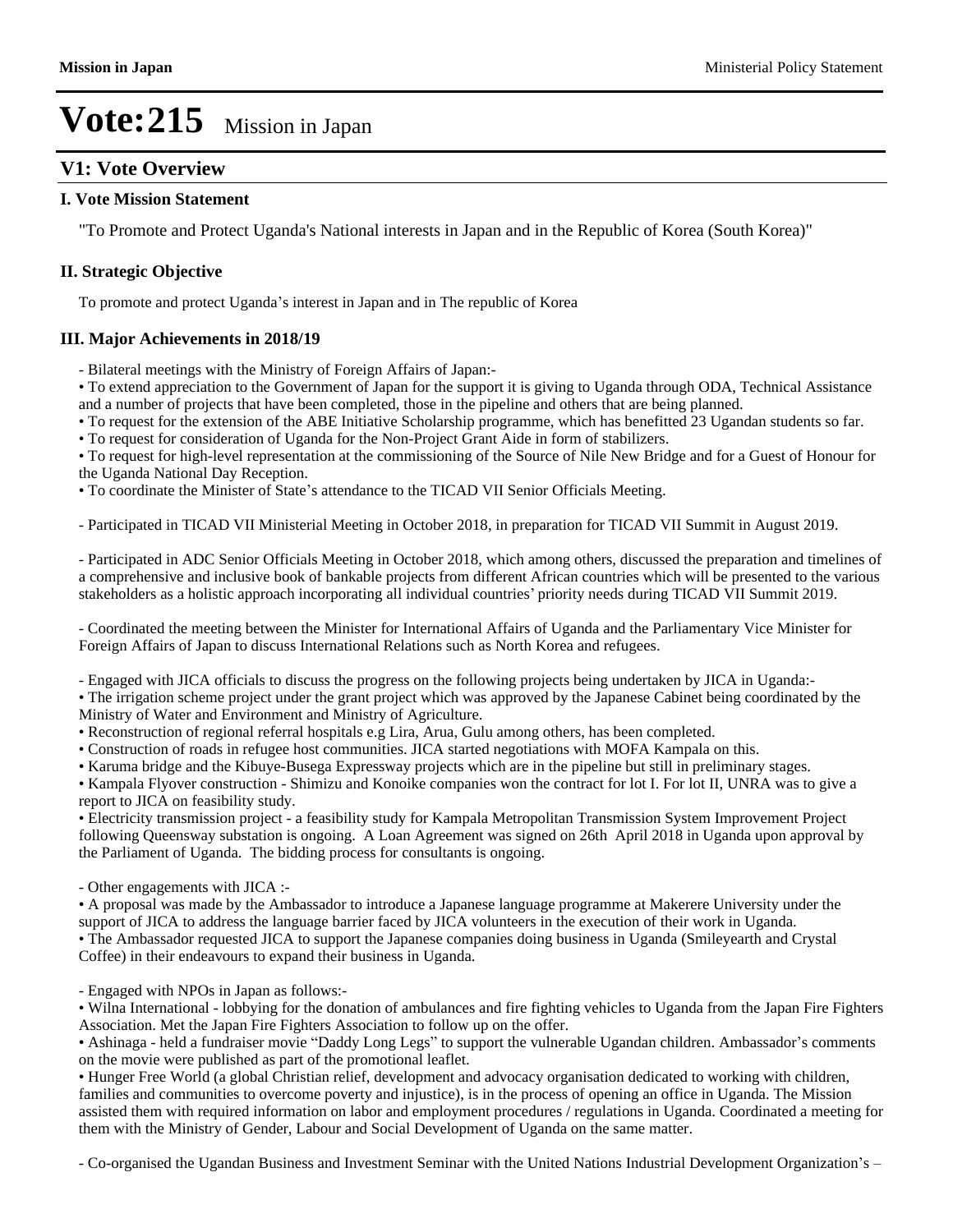Investment and Trade Promotion Office (UNIDO-ITPO) in Tokyo, in a bid to encourage Japanese investment in Uganda. The event was attended by 80 Japanese business companies.

- Engaged in meetings with JBIC about ongoing projects in Uganda including the exportation of road construction/ maintenance equipment from Sumitomo Corporation to the Ministry of Works and Transport.

- Engaged in meetings with the Association of African Economy and Development (AFRECO) to discuss the proposed establishment of a biomedical engineering programme at Makerere University, establishment of a mobile clinic in Uganda and training Ugandan nurses at Ashikaga University in Japan.

- Engaged in meetings with Izumisano City and Tateshina Town regarding the Host Town Initiative for Ugandan runners for the 2020 Olympics in Tokyo and further cultural and economic cooperation.

- Participated in major Japanese tourism exhibitions (Global Festa and JATA Tourism Expo) to promote Uganda's tourism attractions and disseminated information on Uganda through displays and distribution of promotional materials (brochures).

- Coordinated the appointment of an Honorary Consul in Osaka, Japan, who was formally appointed on 29th January 2019.

- Hosted a reception in Tokyo to celebrate the 56th Independence Anniversary of Uganda that was attended by over 200 guests and which also provided avenue for the Ugandans Diaspora in Japan to interact with Japanese government officials, business community and other friends and supporters of Uganda.

- Published a supplement of the National Day in Japan's two major newspapers with the sponsorship of the Japanese business community to boost the promotion of Uganda as a business and investment hub and tourism destination.

- Obtained scholarships from 11 universities/foundations in Japan and disseminated information to the relevant ministries and institutions in Uganda.

- Coordinated the visit of Rt. Hon. Speaker Rebecca Kadaga to South Korea and coordinated her meetings with the Deputy Speaker of the National Assembly of the Republic of Korea, Diaspora Association of Ugandans in South Korea (DAUSK), and Uganda's Honorary Consul in South Korea.

- Coordinated the visit of the Permanent Secretary of the Ministry of Health to Japan.

- Prepared and submitted political reports on Japan and the Republic of Korea.

- Presented in symposiums/conferences one peacekeeping and security such as the JICA/UNCHR Symposium on Refugees and Peace as a Global Language Conference.

- Participated in the Hiroshima and Nagasaki Commemoration of the 73rd Atomic-Bombing Ceremonies where the Ambassador, representing Uganda, was chosen among other 160 countries with Embassies in Japan to lay the ceremonial wreaths in both cities.

- Participated in conferences and forums on peace and security (Goi Peace Foundation Forum, Challenges of Peace Process in South Sudan organised by IGAD-Intergovernmental Authority on Development, International Symposium "Possible ways of International cooperation to urge North Korea to take Concrete Action to improve the Human Rights Situation in North Korea´ Information on upcoming UN Crime Congress-African Group)

- Engaged in meetings with Japanese business companies (Komatsu; Sumitomo Shoji, Zeal Co.; SVAX, Phoenix Co., DSA shipper, Mitsubishi Fuso).

- Participated in economic forums, symposium and exhibitions (UNIDO Multi-stakeholder cooperation Dialogue "Africa and TICAD 7"; UNIDO Tour "Eco-Product 2018 Exhibition"; JETRO International Symposium and Reception; 23rd International Conference for Women in Business).

- Participated in conferences which addressed challenges of climate change (International Symposium: Energy Transition and Energy Security in Asia; 2nd World Tsunami Museum Conference; ICEF Global Conference; "International Symposium on Water and Disasters" by Japan Water forum; Innovation to Most-Advanced Solar Energy Tech Symposium; UNIDO ITPO Tokyo Third Technology Day; World Circular Economy Forum 2018).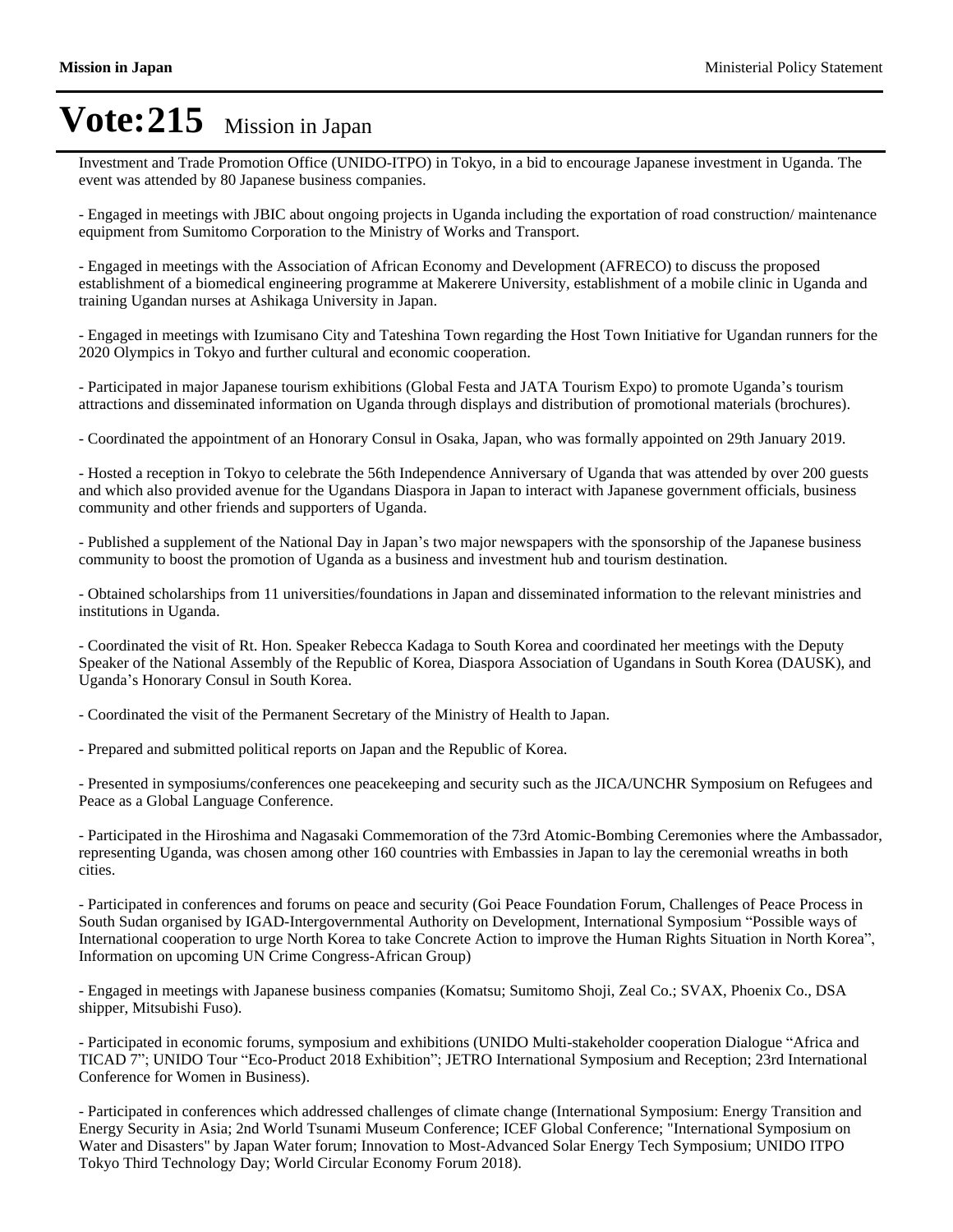- Participated in forums that addresses sustainable development goals (GGG+ Forum in Tokyo to accomplish TICAD VII by Japan Results)

- Participated in symposium on gender equality such as Promoting Future Women Leaders in Politics.

- The Ambassador attended a function hosted by the Japan Used Motor Vehicle Exporters Association, where she discussed issues/challenges regarding vehicles being exported to Uganda.

- Participated in the activities organised by the Ugandan Diaspora in Japan which facilitated Uganda's visibility in Japan, fostered camaraderie among the Ugandan community and connected Ugandans to the Japanese business community.

- Continuous engagement with Ugandan students to provide assistance as needed.

- Participated in meetings of the African Diplomatic Corps and its sub-committees, the African Union, the Tokyo African Committee.

- Attended functions hosted by the Imperial Household of Japan (Annual Cormorant Fishing in Gifu Prefecture and the Study Tour, Emperor's Birthday).

- Attended prefectural/regional/city tours organised by the Ministry of Foreign Affairs of Japan.

- Attended functions hosted by NPOs (Ashinaga, Millenium Promise), universities (Asian Rural Institute, Ashikaga University), companies, etc.

- Attended National Day receptions hosted by other Diplomatic Missions.

#### **IV. Medium Term Plans**

- 1. Participate in at least 10 events which promote a nuclear-free world.
- 2. Initiate and sign at least 3 Agreements / MOUs on Investment and Trade promotion.
- 3. Establish at least 3 partnerships between Uganda and the SMEs in Japan and Republic of Korea.
- 4. Hold or participate in at least 5 trade promotional engagements.
- 5. Initiate or accomplish at least 1 healthcare, technical cooperation project.
- 6. Participate in at least 6 tourism exhibitions to promote Uganda's tourism.

7. Issue at least 1,500 visas by encouraging tourists and business people to go to Uganda.

8. Promote Uganda's tourism in the countries of accreditation by increasing the number of tourists from both Japan and South Korea by 5%.

9. Address consular cases and requests on time.

10. Organise at least 1 law seminar for the Ugandan community in Diaspora to inform them about the laws of the host countries which would help reduce the crime rate committed by Ugandans in the countries of accreditation.

11. Obtain at least 10 scholarships available for Ugandans in Japan and Republic of Korea.

12. Solicit at least 1 technical assistance/ technology transfer in areas of education, health, agriculture and ICT into the country hence increasing the number of projects that employ Japanese and Korean technology and infrastructure initiated.

13. Provide protocol services to at least 3 high-level visits.

14. Facilitate at least 1 national or international ceremony.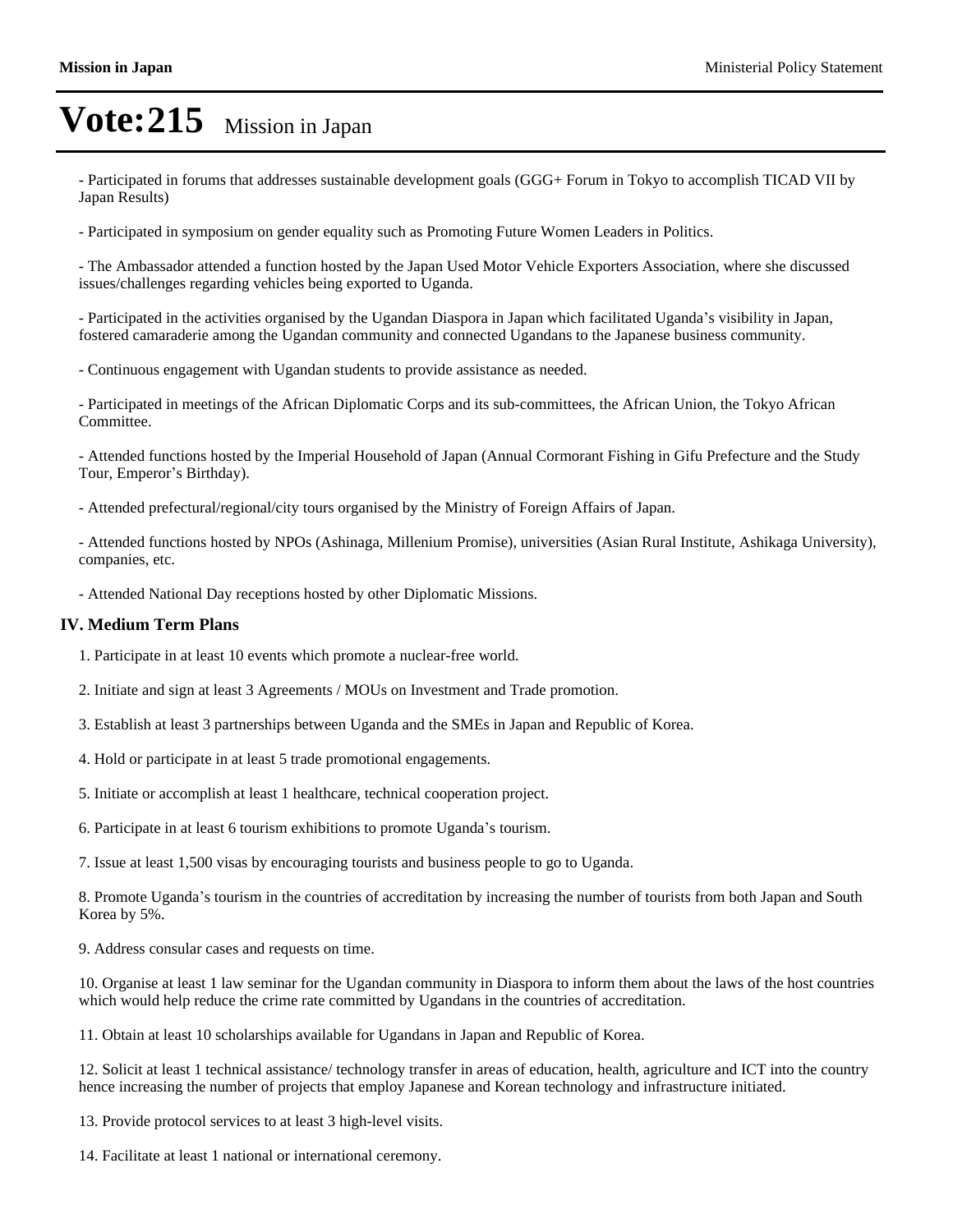15. Issue at least 2 statements to the Media to promote Uganda's image in Japan and the Republic of Korea.

16. Procure at least 1 office equipment to strengthen the institutional capacity of the Mission.

17. Engage the Ugandan Diaspora for the promotion of Uganda's image in Japan and South Korea and support of the Mission's development activities (Trade, Investment and Tourism).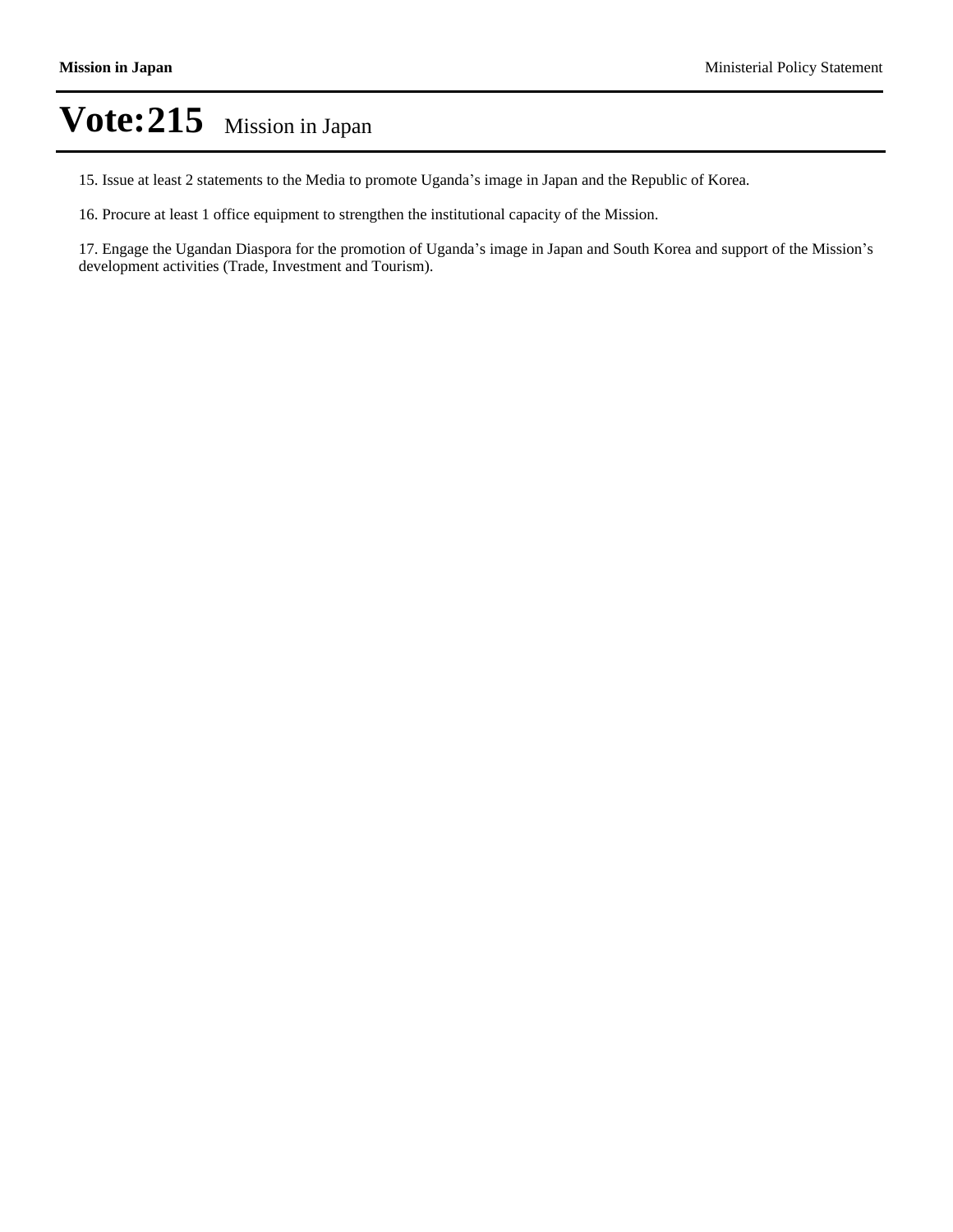### **V. Summary of Past Performance and Medium Term Budget Allocations**

**Table 5.1: Overview of Vote Expenditures (UShs Billion)**

|                                                      | 2018/19            |                    |               |                                           | <b>MTEF Budget Projections</b> |         |         |         |         |
|------------------------------------------------------|--------------------|--------------------|---------------|-------------------------------------------|--------------------------------|---------|---------|---------|---------|
|                                                      |                    | 2017/18<br>Outturn | <b>Budget</b> | <b>Approved Expenditure</b><br>by End Dec | 2019/20                        | 2020/21 | 2021/22 | 2022/23 | 2023/24 |
| <b>Recurrent</b>                                     | Wage               | 1.162              | 1.069         | 0.514                                     | 1.069                          | 1.069   | 1.069   | 1.069   | 1.069   |
|                                                      | Non Wage           | 3.523              | 3.823         | 1.604                                     | 3.823                          | 3.823   | 3.823   | 3.823   | 3.823   |
| Devt.                                                | GoU                | 0.050              | 0.087         | 0.001                                     | 0.074                          | 0.074   | 0.074   | 0.074   | 0.074   |
|                                                      | Ext. Fin.          | 0.000              | 0.000         | 0.000                                     | 0.000                          | 0.000   | 0.000   | 0.000   | 0.000   |
|                                                      | <b>GoU</b> Total   | 4.735              | 4.979         | 2.118                                     | 4.966                          | 4.966   | 4.966   | 4.966   | 4.966   |
| <b>Total GoU+Ext Fin (MTEF)</b>                      |                    | 4.735              | 4.979         | 2.118                                     | 4.966                          | 4.966   | 4.966   | 4.966   | 4.966   |
| Arrears                                              |                    | 0.000              | 0.000         | 0.000                                     | 0.000                          | 0.000   | 0.000   | 0.000   | 0.000   |
| <b>Total Budget</b>                                  |                    | 4.735              | 4.979         | 2.118                                     | 4.966                          | 4.966   | 4.966   | 4.966   | 4.966   |
|                                                      | <b>A.I.A Total</b> | N/A                | N/A           | N/A                                       | N/A                            | N/A     | N/A     | N/A     | N/A     |
| <b>Grand Total</b>                                   |                    | 4.735              | 4.979         | 2.118                                     | 4.966                          | 4.966   | 4.966   | 4.966   | 4.966   |
| <b>Total Vote Budget</b><br><b>Excluding Arrears</b> |                    | 4.735              | 4.979         | 2.118                                     | 4.966                          | 4.966   | 4.966   | 4.966   | 4.966   |

### **VI. Budget By Economic Clasification**

**Table V6.1 2018/19 and 2019/20 Budget Allocations by Item**

|                                        | 2018/19 Approved Budget |          |       | 2019/20 Draft Estimates |       |          |            |              |
|----------------------------------------|-------------------------|----------|-------|-------------------------|-------|----------|------------|--------------|
| Billion Uganda Shillings               | GoU                     | Ext. Fin | AIA   | <b>Total</b>            | GoU   | Ext. Fin | <b>AIA</b> | <b>Total</b> |
| <b>Output Class: Outputs Provided</b>  | 4.892                   | 0.000    | 0.000 | 4.892                   | 4.892 | 0.000    | 0.000      | 4.892        |
| 211 Wages and Salaries                 | 2.229                   | 0.000    | 0.000 | 2.229                   | 2.229 | 0.000    | 0.000      | 2.229        |
| 213 Other Employee Costs               | 0.198                   | 0.000    | 0.000 | 0.198                   | 0.198 | 0.000    | 0.000      | 0.198        |
| 221 General Expenses                   | 0.126                   | 0.000    | 0.000 | 0.126                   | 0.228 | 0.000    | 0.000      | 0.228        |
| 222 Communications                     | 0.127                   | 0.000    | 0.000 | 0.127                   | 0.101 | 0.000    | 0.000      | 0.101        |
| 223 Utility and Property Expenses      | 1.714                   | 0.000    | 0.000 | 1.714                   | 1.795 | 0.000    | 0.000      | 1.795        |
| 226 Insurances and Licenses            | 0.034                   | 0.000    | 0.000 | 0.034                   | 0.023 | 0.000    | 0.000      | 0.023        |
| 227 Travel and Transport               | 0.412                   | 0.000    | 0.000 | 0.412                   | 0.275 | 0.000    | 0.000      | 0.275        |
| 228 Maintenance                        | 0.051                   | 0.000    | 0.000 | 0.051                   | 0.043 | 0.000    | 0.000      | 0.043        |
| <b>Output Class: Capital Purchases</b> | 0.087                   | 0.000    | 0.000 | 0.087                   | 0.074 | 0.000    | 0.000      | 0.074        |
| <b>312 FIXED ASSETS</b>                | 0.087                   | 0.000    | 0.000 | 0.087                   | 0.074 | 0.000    | 0.000      | 0.074        |
| <b>Grand Total:</b>                    | 4.979                   | 0.000    | 0.000 | 4.979                   | 4.966 | 0.000    | 0.000      | 4.966        |
| <b>Total excluding Arrears</b>         | 4.979                   | 0.000    | 0.000 | 4.979                   | 4.966 | 0.000    | 0.000      | 4.966        |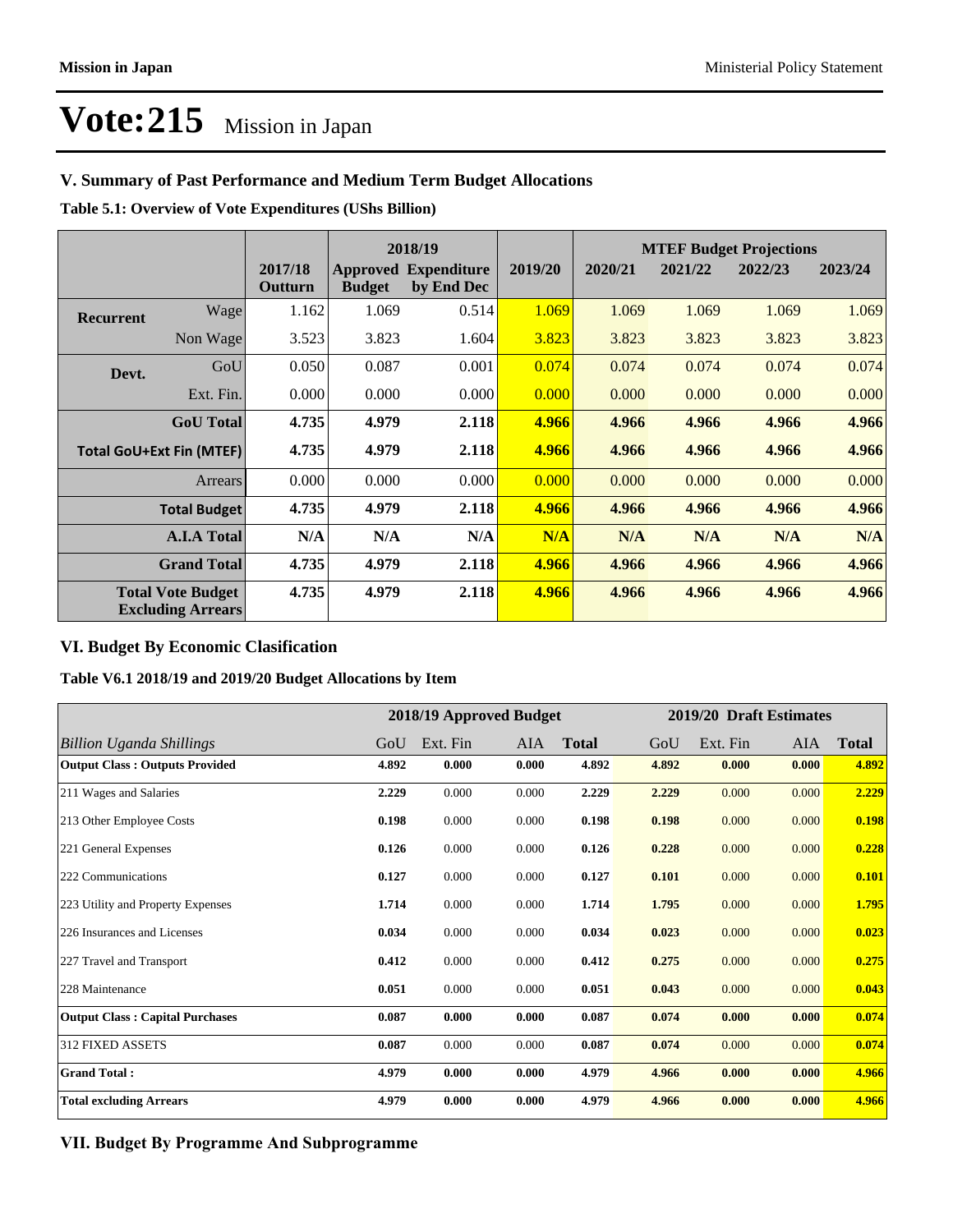| Billion Uganda shillings            |                                     | FY 2018/19                |                                   |                                             | <b>Medium Term Projections</b> |         |         |         |
|-------------------------------------|-------------------------------------|---------------------------|-----------------------------------|---------------------------------------------|--------------------------------|---------|---------|---------|
|                                     | <b>FY 2017/18</b><br><b>Outturn</b> | Approved<br><b>Budget</b> | <b>Spent By</b><br><b>End Dec</b> | 2019-20<br><b>Proposed</b><br><b>Budget</b> | 2020-21                        | 2021-22 | 2022-23 | 2023-24 |
| <b>52 Overseas Mission Services</b> | 4.735                               | 4.979                     | 2.118                             | 4.966                                       | 4.966                          | 4.966   | 4.966   | 4.966   |
| 01 Headquarters Tokyo               | 4.685                               | 4.892                     | 2.118                             | 4.892                                       | 4.892                          | 4.892   | 4.892   | 4.892   |
| 1254 Strengthening Mission in Japan | 0.050                               | 0.087                     | 0.001                             | 0.074                                       | 0.074                          | 0.074   | 0.074   | 0.074   |
| <b>Total for the Vote</b>           | 4.735                               | 4.979                     | 2.118                             | 4.966                                       | 4.966                          | 4.966   | 4.966   | 4.966   |
| <b>Total Excluding Arrears</b>      | 4.735                               | 4.979                     | 2.118                             | 4.966                                       | 4.966                          | 4.966   | 4.966   | 4.966   |

### **Table V7.1: Past Expenditure Outturns and Medium Term Projections by Programme and SubProgramme**

#### **VIII. Programme Performance and Medium Term Plans**

#### **Table V8.1: Programme Outcome and Outcome Indicators ( Only applicable for FY 2019/20)**

| <b>Programme:</b>                               | 52 Overseas Mission Services                                                                                                                                                                                                                                                                                                                                                               |                 |                  |               |                |                          |
|-------------------------------------------------|--------------------------------------------------------------------------------------------------------------------------------------------------------------------------------------------------------------------------------------------------------------------------------------------------------------------------------------------------------------------------------------------|-----------------|------------------|---------------|----------------|--------------------------|
| <b>Programme Objective</b>                      | 1. Promote Regional and Internal Peace and Security.<br>2. Promote Commercial/Economic Diplomacy.<br>3. Provide Protocol and Consular Services in areas of accreditation.<br>4. Mobilize and empower Diaspora for national Development.<br>5. Promote Uganda's public diplomacy and enhance her Image abroad.<br>6. Strengthen the Institutional capacity of the Embassy and the Ministry. |                 |                  |               |                |                          |
| <b>Responsible Officer:</b>                     | ACCOUNTING OFFICER - MICHEAL KATUNGYE                                                                                                                                                                                                                                                                                                                                                      |                 |                  |               |                |                          |
|                                                 | Programme Outcome: Improved Diplomatic and Trade Relation                                                                                                                                                                                                                                                                                                                                  |                 |                  |               |                |                          |
| N/A                                             | Sector Outcomes contributed to by the Programme Outcome                                                                                                                                                                                                                                                                                                                                    |                 |                  |               |                |                          |
|                                                 | <b>Performance Targets</b>                                                                                                                                                                                                                                                                                                                                                                 |                 |                  |               |                |                          |
| 2019/20<br>2020/21<br><b>Outcome Indicators</b> |                                                                                                                                                                                                                                                                                                                                                                                            |                 |                  | 2021/22       |                |                          |
|                                                 |                                                                                                                                                                                                                                                                                                                                                                                            | <b>Baseline</b> | <b>Base year</b> | <b>Target</b> | Projectio<br>n | Projectio<br>$\mathbf n$ |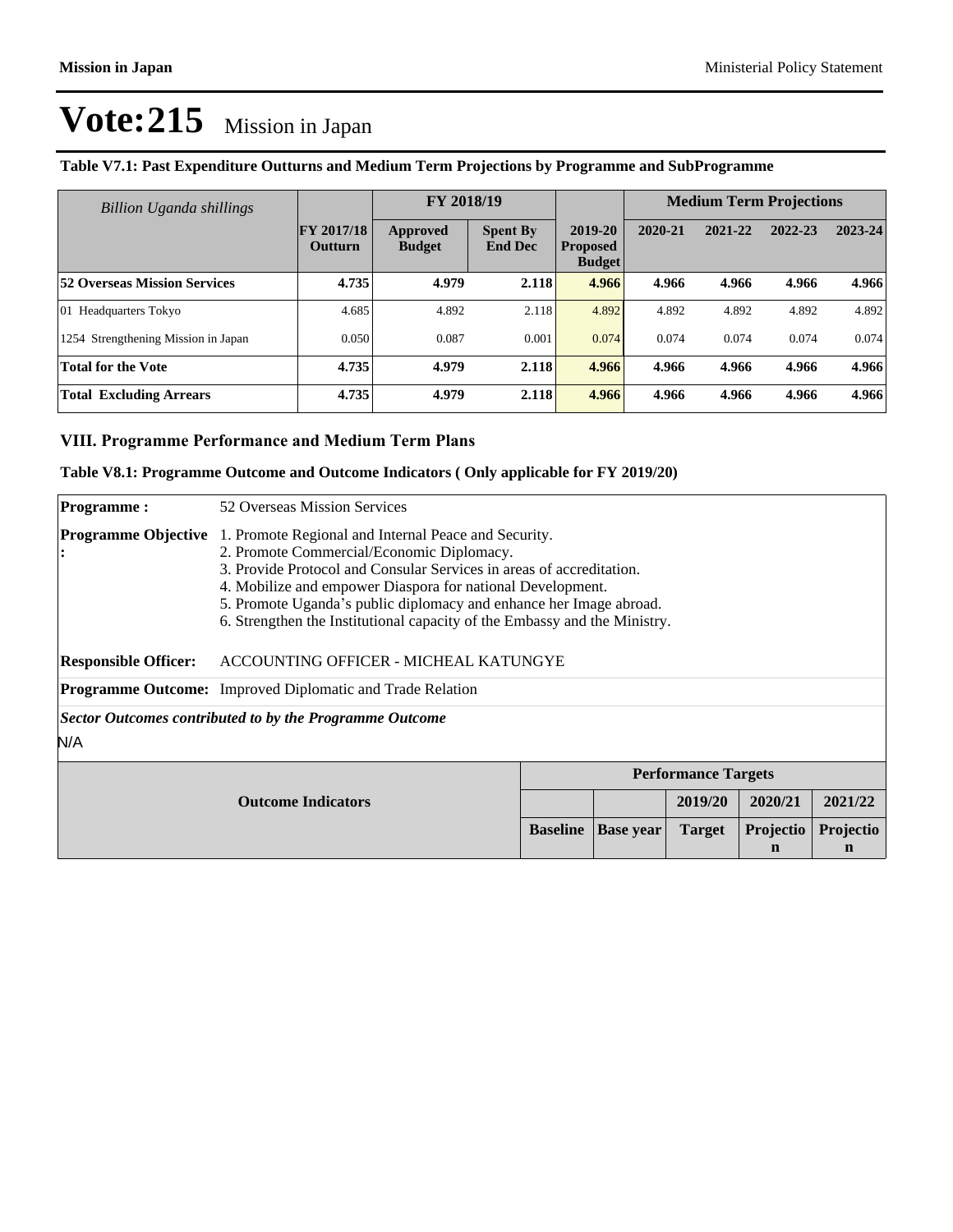| N/A                                                                      |   |                |      |
|--------------------------------------------------------------------------|---|----------------|------|
| SubProgramme: 01 Headquarters Tokyo                                      |   |                |      |
| <b>Output: 01 Cooperation frameworks</b>                                 |   |                |      |
| No. of Multilateral cooperation frameworks negotiated or signed          |   | 1              |      |
| No. of Bilateral cooperation frameworks negotiated or signed.            |   | 3              | 3    |
| <b>Output: 02 Consulars services</b>                                     |   |                |      |
| No. of official visits facilitated                                       | 3 | 3              | 3    |
| Number of Visas issued to foreigners travelling to Uganda.               |   | 1500           | 1500 |
| <i>Output: 04 Promotion of trade, tourism, education, and investment</i> |   |                |      |
| No. of foreign Tourism promotion engagements.                            | 5 | 5              | 5    |
| No. of scholarships secured.                                             | 8 | 10             | 10   |
| No. of export markets accessed.                                          |   | $\overline{2}$ | 3    |

## **IX. Major Capital Investments And Changes In Resource Allocation**

#### **Table 9.1: Major Capital Investment (Capital Purchases outputs over 0.5Billion)**

N/A

### **X. Vote Challenges and Plans To Improve Performance**

**Vote Challenges**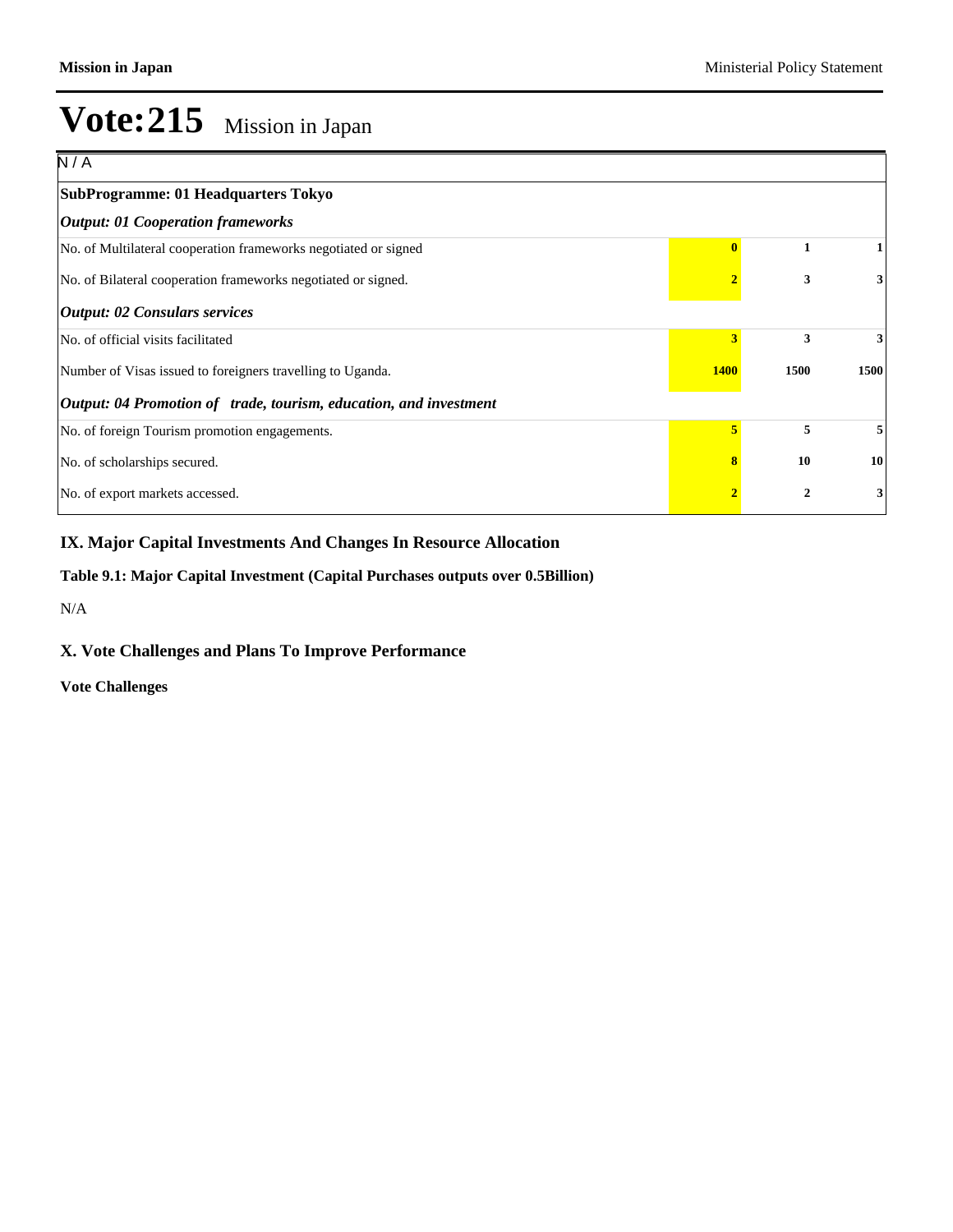1. No funding has been allocated to the Mission (unlike in other Missions) to carry out Commercial Diplomacy activities.

2. Lack of or delayed response on the Mission's communications/recommendations from Headquarters and other MDAs in Uganda that result to missed opportunities for the Government on projects, activities, conferences in Japan and Republic of Korea.

3. Lack of a property owned by the Mission hence spending on high rental expenses that absorb more than 30% of the budget.

4. Limited funding for the Mission to carry out diplomatic activities in both Japan and the Republic of Korea.

5. Inadequate staff training in the areas of current Foreign Service laws, regulations and practices, tourism promotion, computer systems for the Missions (ie. Programme Budgeting System) and procurement procedures due to insufficient funds to facilitate staff training in Uganda.

6. Inapplicable Ugandan legal and regulatory procedures in Japan and Republic of Korea (ie. procurement procedures).

7. Land locked nature of Uganda in relation to exports and imports.

- 8. Lack of membership to some International Conventions/Protocols.
- 9. Global terrorism thereby security threats in the work place.
- 10. Ever-changing technology that requires funding for continuous updates or training.

11. Epidemics in Africa, leading to misconceptions by Japanese and Koreans, (travel bans due to the tropical diseases i.e Ebola, Ma-bug, yellow fever etc. in other African countries).

- 12. Political conflicts in Africa.
- 13. Drug trafficking by Ugandans in Japan.

14. Loss on poundage due to unstable performance of the Ugandan economy which consequently affects the Uganda shilling.

#### **Plans to improve Vote Performance**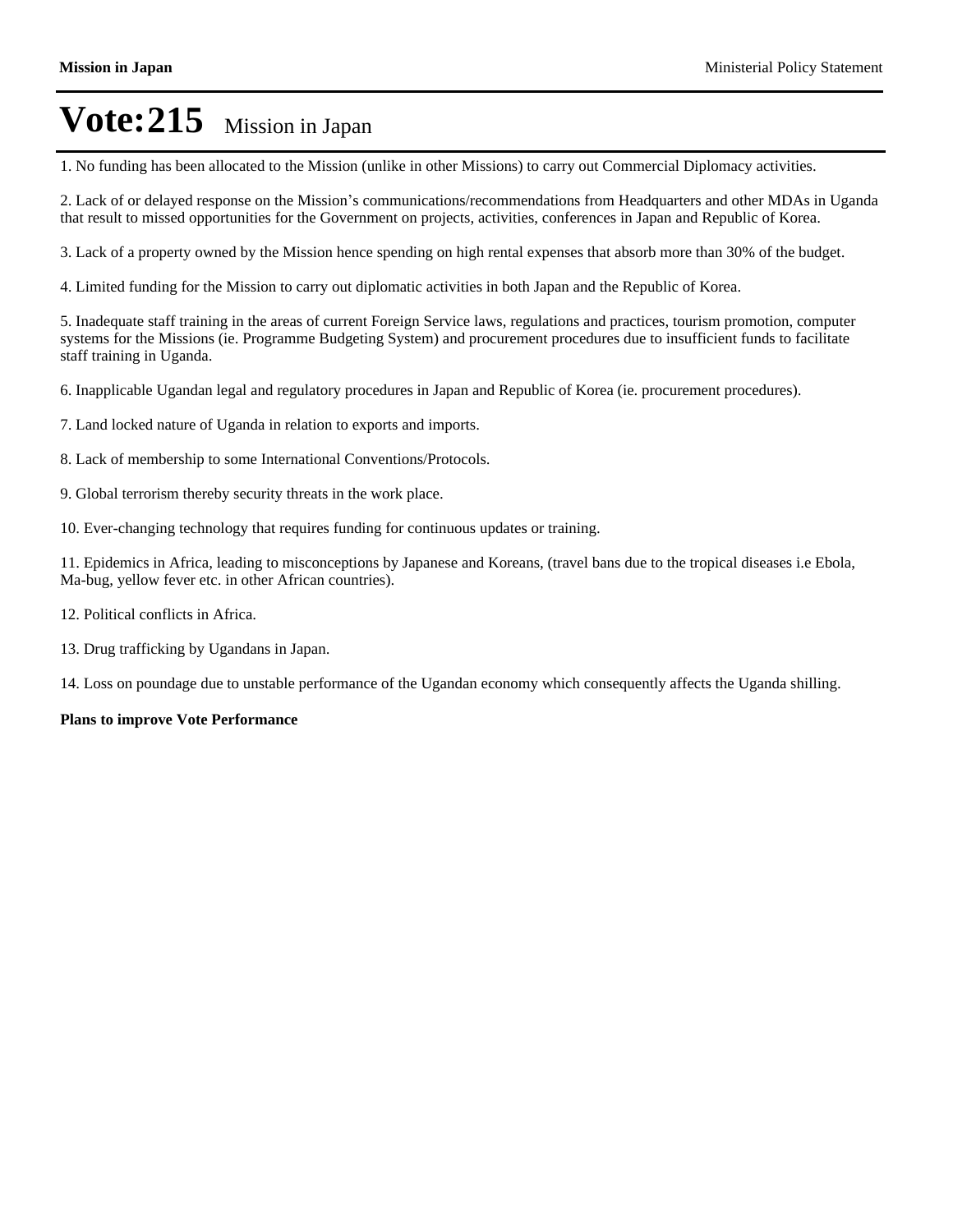1. Request to be facilitated with the special fund allocation for the purpose of effectively performing in the field of Commercial Diplomacy activities.

2. Sensitize Ugandan MDAs on timely responses and other regulations.

3. Continue to press onto the Ministry of Foreign Affairs to include the Mission's request to acquire a property for the Government in Tokyo in fulfillment of its mandate stated in the Mission Charter addressed to the Head of Mission by the Minister of Foreign Affairs on 16th April 2014.

4. Request for the increase in the budget ceiling for the Mission to facilitate:

a. Diplomatic activities in both Japan and the Republic of Korea;

b. Home-based staff training on Continuous Program Development (CPD) on several newly developed laws, regulations and practices.

c. Familiarisation tour for the local staff to Uganda for increased knowledge in tourism promotion;

d. Training on computer systems for the Missions (ie. Programme Budgeting System);

e. Training on procurement procedures;

f. Law seminars for Ugandan Diaspora in both Japan and Republic of Korea to address drug trafficking issues;

5. Request to waive off some PPDA's and other Ugandan regulations to suit the working environment of the Mission in the host country.

6. Advocate for the Government to improve on its infrastructure (road and railway system) in both Mombasa and Dar-es-salaam as well as between the two ports to export and import of commodities.

7. Advocate for the ratification of essential International Conventions/Protocols.

8. Request for a development funding to install security devices (ie. fingerprint or code doors) at the Chancery, Official and Officers residences.

9. Work hand in hand with the Health Sector in ensuring that there is a timely and sufficient publicity of information (in the Mission's website and social media accounts) on measures taken to address epidemic breakouts in Africa, if any.

10. Continue to initiate and conclude on the trade, investment, tourism and education MoUs between Uganda and the countries of accreditation to address the unstable performance of the Ugandan economy which consequently affects the Uganda shilling.

11. Monitor the loss on poundage regularly and request for additional funding if necessary.

#### **XI Off Budget Support**

#### **Table 11.1 Off-Budget Support by Sub-Programme**

N/A

#### **XII. Vote Cross Cutting Policy And Other Budgetary Issues**

**Table 12.1: Cross- Cutting Policy Issues**

#### **Issue Type: HIV/AIDS**

| <b>Objective</b> :       | Mission activities aimed at promotion of prevention, transmission and treatment of HIV/AIDS.                         |
|--------------------------|----------------------------------------------------------------------------------------------------------------------|
| <b>Issue of Concern:</b> | Curbing the rate of new HIV/AIDS infections, securing external cooperation on health for already<br>infected people. |